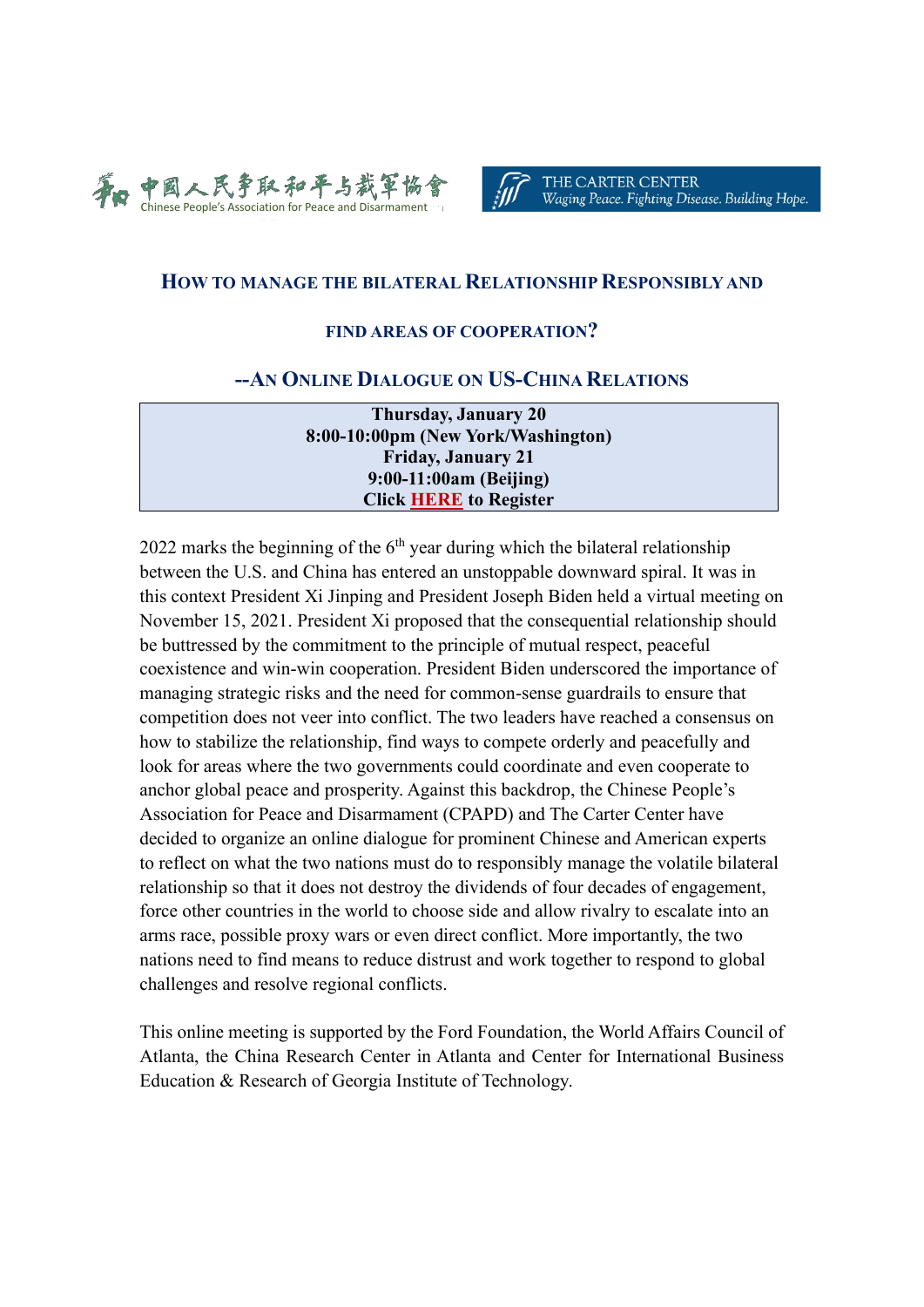# **Agenda**

#### **8:00 pm -- 8:05 pm**

Opening Remarks by Dr. Yawei Liu, Senior Advisor on China, The Carter Center

## **8:05 pm -- 9:00 pm**

## **Panel I: How to Manage the Bilateral Relationship Responsibly?**

**Moderator:** Rickey Bevington, President, World Affairs Council of Atlanta

- Amb. He Yafei, Former Vice Ministry, Chinese Ministry of Foreign Affairs
- Susan Thornton, Senior Fellow, Paul Tsai China Center, Yale Law School
- Dr. Shao Yuqun, Director of Institute for Taiwan, Hong Kong and Macao Studies, Shanghai Institutes for International Studies
- Anna Ashton, Senior Fellow, Asia Society Policy Institute

## **9:00 pm -- 9:55 pm**

## **Panel II: Where and How Can the U.S. and China Cooperate?**

**Moderator:** Dr. Robert A. Kapp, Former President, US-China Business Council

- Amb. Su Ge, Former President, China Institute of International Studies
- Joseph Fewsmith, Professor of Political Science, Boston University
- Ms. Su Xiaohui, Deputy Director, Department for American Studies, China Institute of International Studies
- Denis Simon, Senior Advisor to the President for China Affairs, Duke University

## **9:55 pm -- 10:00 pm**

Closing Remarks by Dr. Tao Tao, Deputy Secretary General, CPAPD

The dialogue is not open to public. If you are invited, please click this [link](https://us02web.zoom.us/meeting/register/tZ0vfu-tqD0qHNauBgtPRbbmm91lEUWY1VF3) to register.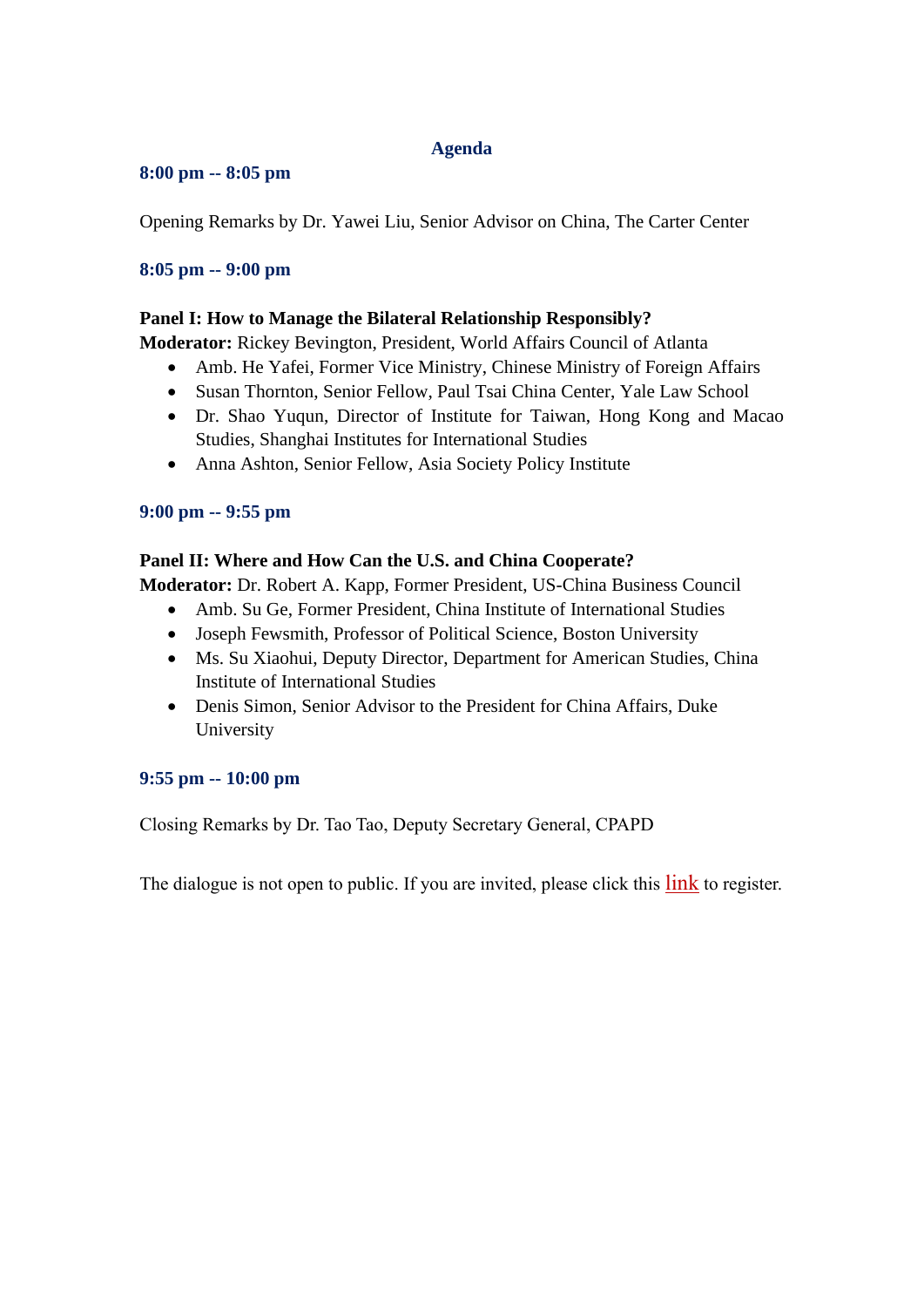









# **CHINA RESEARCH CENTER**

www.chinacenter.net



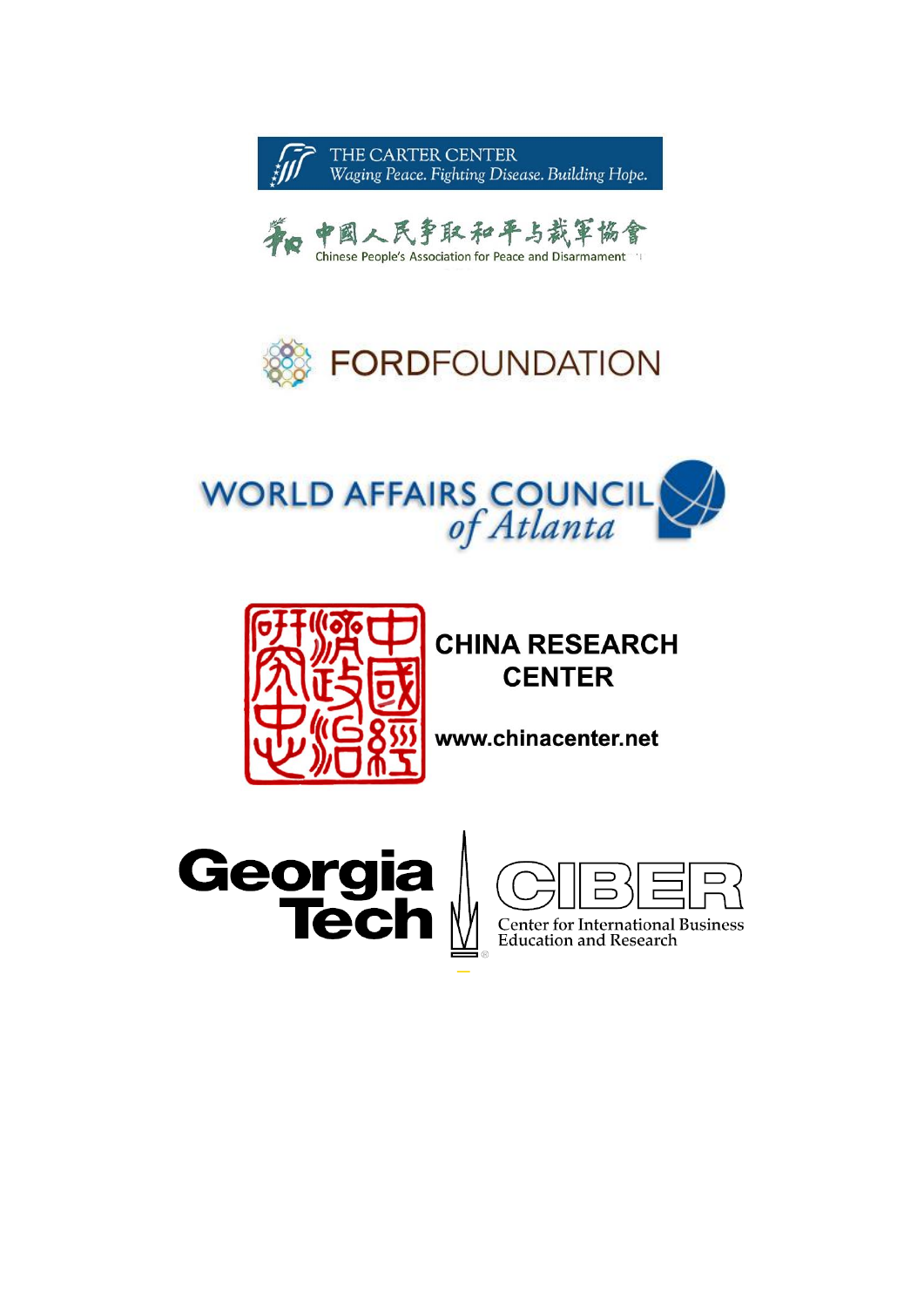## **Speakers & Moderators**

#### **Speakers:**

**Susan Thornton**: Ms. Thornton is a retired senior US diplomat with almost 30 years of experience with the US State Department in Eurasia and East Asia. Susan is a Senior Fellow with the Paul Tsai China Center at Yale Law School



and a Non-resident Fellow at Brookings Institution. Until July 2018, Thornton was acting assistant secretary for East Asian and Pacific Affairs at the Department of State and led East Asia policy making amid the crisis with North Korea, escalating trade tensions with China, and a fast-changing international environment. In previous State Department roles, she worked on China and Korea policy and served in leadership positions at US embassies in Central Asia, Russia, the Caucasus, and China.

**Amb. He Yafei:** Amb. He Yafei served as Counsellor of the Chinese Permanent Mission to the United Nations, Deputy Director General of the Arms Control Department of the Ministry of Foreign Affairs, Minister Counsellor and Minister of the Embassy of

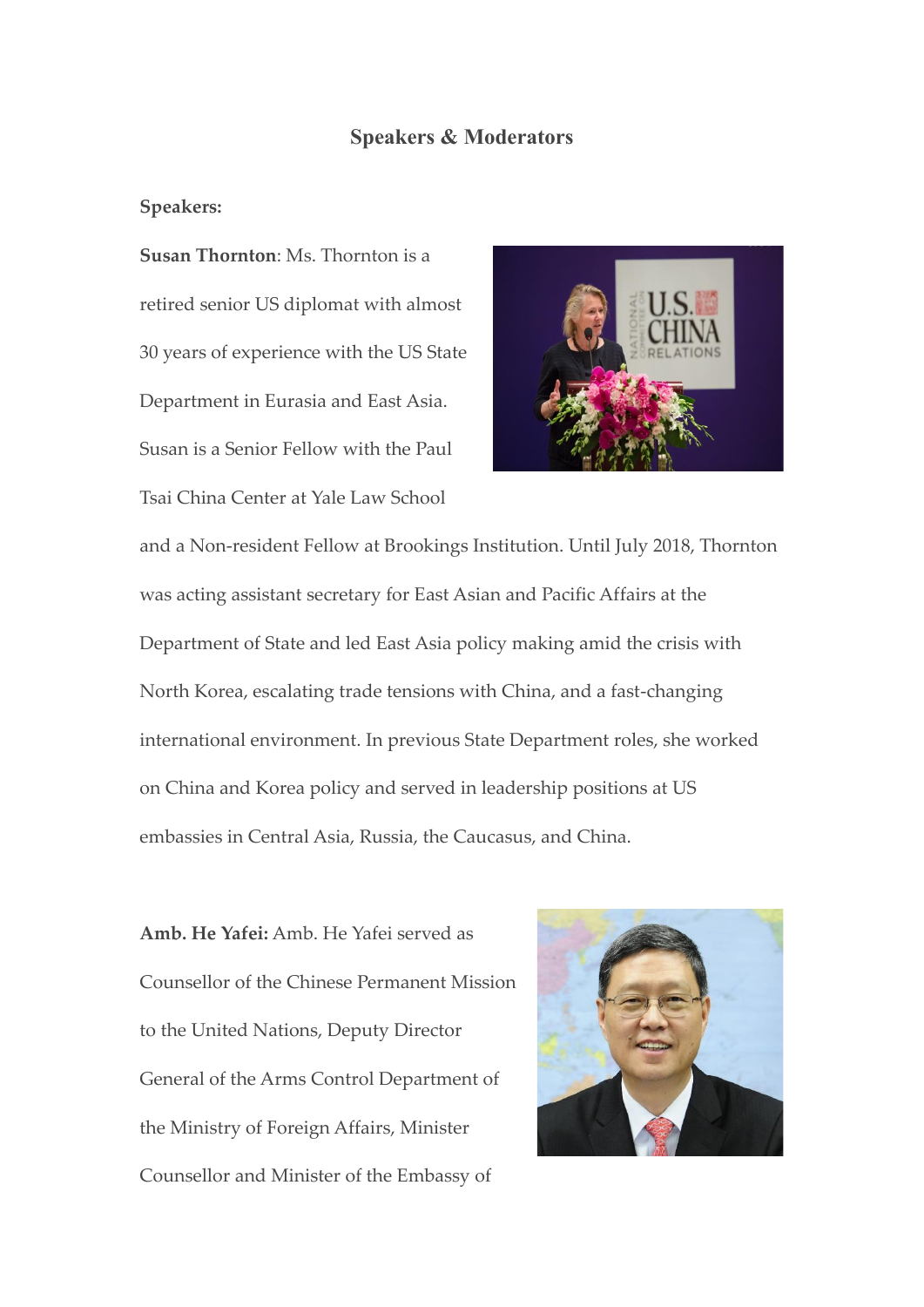China in the United States, Director General of the America and Pacific Department, Assistant Minister and Vice Minister of the Ministry of Foreign Affairs, Representative and Ambassador of the Permanent Mission of China to the United Nations Office at Geneva and other International Organizations in Switzerland, and Vice Minister of the Overseas Chinese Affairs Office of the State Council. He graduated from Beijing Foreign Studies University, and later studied at Geneva Institute of International Relations.

**Joseph Fewsmith**: Dr. Fewsmith is a Professor of International Relations and Political Science at Boston University and the Director of the University's Center for the Study of Asia. He is the author or editor of eight books, including, most recently, *Rethinking Chinese Politics* 



*(Published Online June 2021)*. He is one of the seven regular contributors to the China Leadership Monitor, a quarterly web publication analyzing current developments in China. His articles have appeared in such journals as Asian Survey, Comparative Studies in Society and History, The China Journal, The China Quarterly, Current History, The Journal of Contemporary China, Problems of Communism, and Modern China.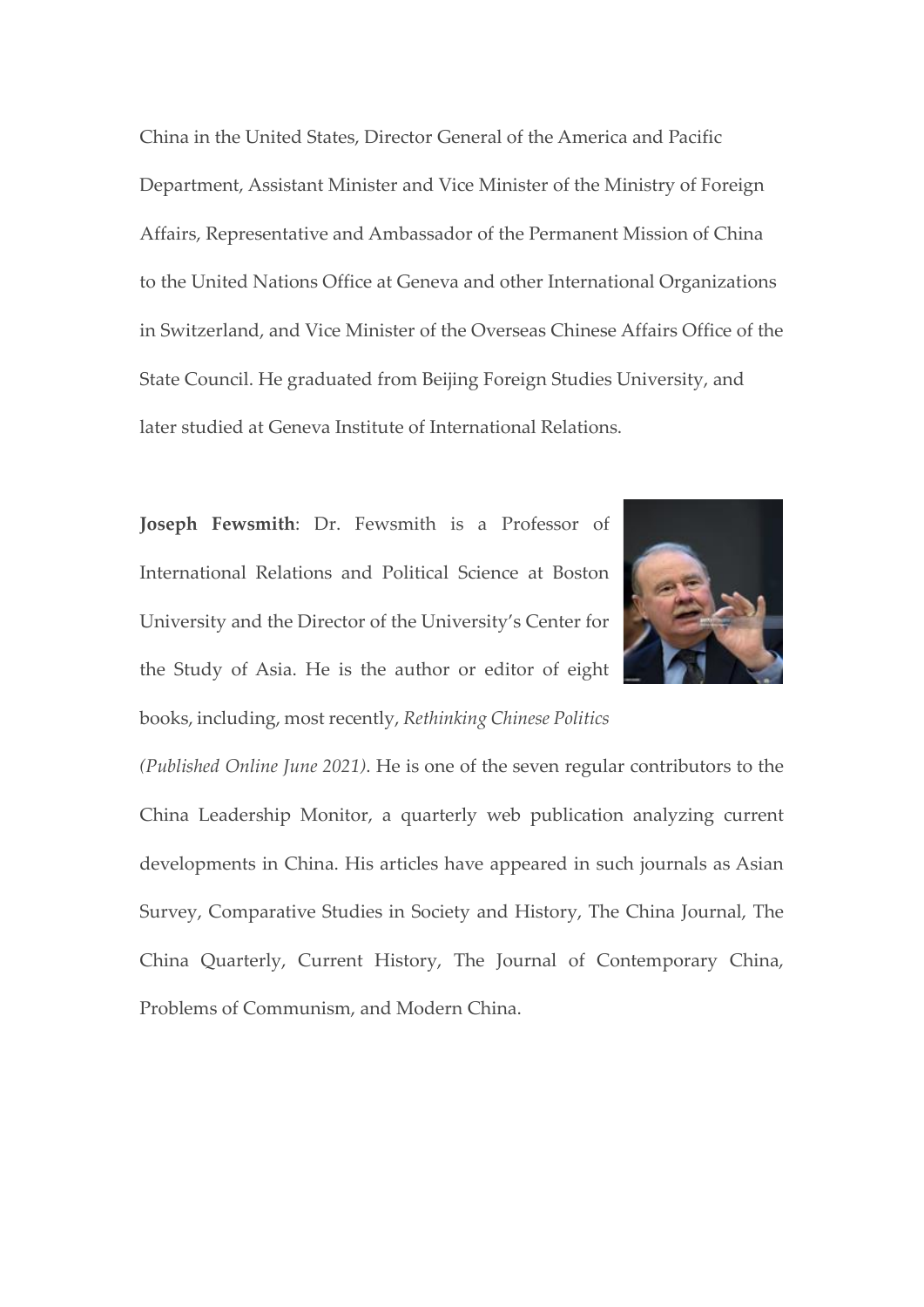**Amb. Su Ge**: Dr. SU Ge is former President of China Institute of International Studies (CIIS), former Co-Chair of Pacific Economic Cooperation Council (PECC), and Chairman of PECC-CHINA. He is a member of the Committee of Public Diplomacy of the Chinese Foreign

Ministry. Su received his MA, Ph.D., and Honorary Doctorate from Brigham Young University. He has served consecutively as Minister Counselor in the Chinese Embassy in the USA, Ambassador to the Republic of Suriname, and Ambassador to the Republic of Iceland. He is the author of American China Policy and the Taiwan Issue, and International Situation and China's Foreign Policy.

**Anna Ashton**: Ms. Ashton has served as the former Senior Director and later, Vice President of government affairs with the US-China Business Council, developing, and implementing the Council's advocacy on behalf of member companies. She also previously served as the Director of business advisory services,



leading staff across USCBC's three offices in providing member companies with analysis of China's commercial policies, business operating environment, and best practices. Ms. Ashton is currently a Senior Fellow with the Asia Society Policy Institute where her research focuses on the United States and China's respective economic engagement in the region and implications for U.S.-China bilateral relationship in the region.

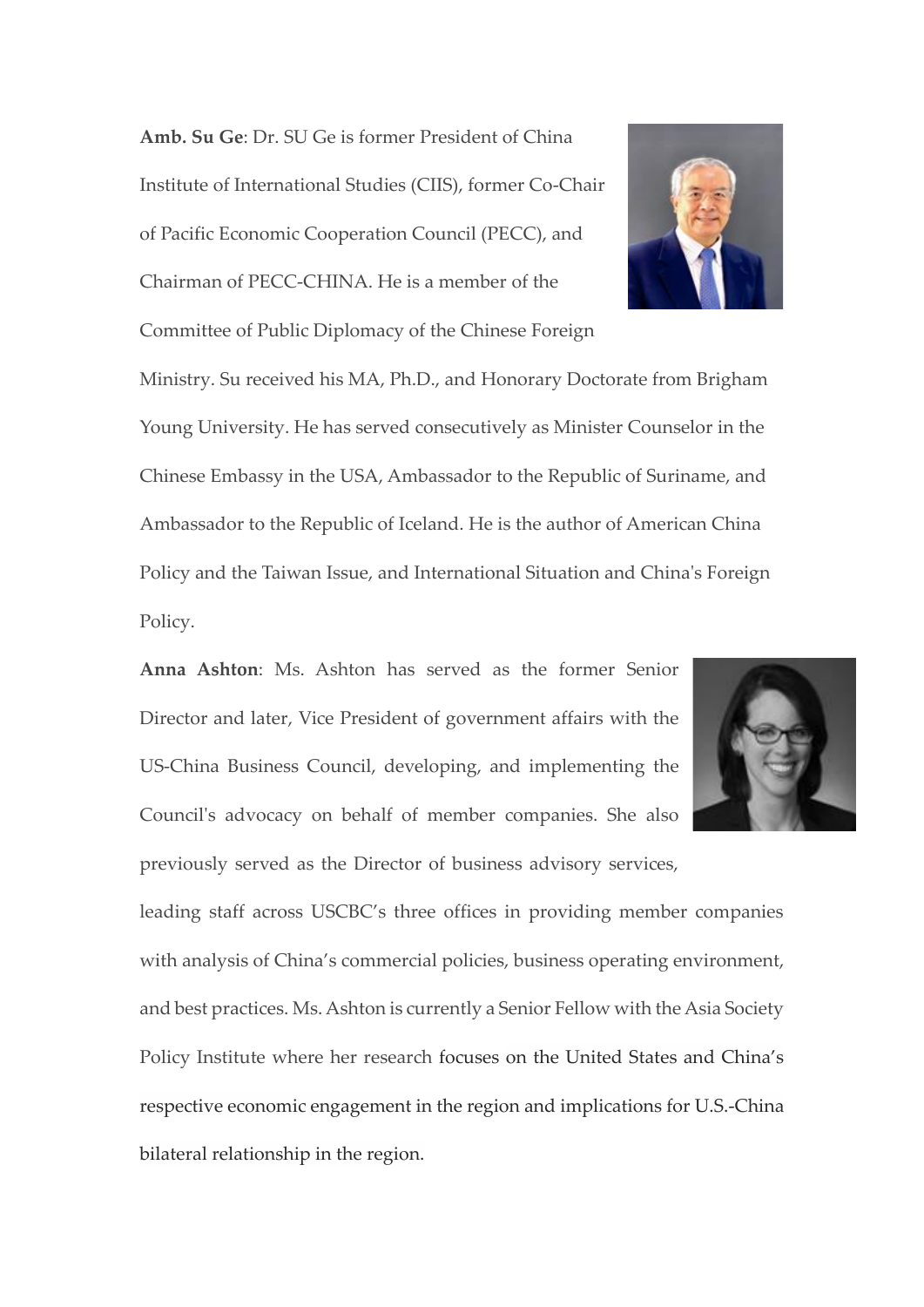**Dr. Shao Yuqun**: Dr. Shao Yuqun is the Director of the Institute for Taiwan, Hong Kong & Macau Studies, and a senior fellow of the Center for American Studies at Shanghai Institutes for International Studies (SIIS). Her main research areas are American



foreign policy and China-U.S. relations. She joined SIIS in 2003 and worked as a visiting fellow at the German Development Institute (DIE, 2007) and the Center for Strategic and International Studies in the US (2010). She also serves as Vice President of the Shanghai Association of American Studies.

**Denis Simon**: Dr. Simon is the Senior Adviser on China Affairs to the President of Duke University. He is also a Professor of China Business and Technology at Duke's Fuqua School of Business. Prior to returning to Duke, Dr. Simon served as Executive Vice Chancellor at Duke



Kunshan University in China (2015-2020). Simon's career included spells as senior adviser on China and global affairs in the Office of the President at Arizona State University; vice-provost for international affairs at the University of Oregon; and professor of international affairs at Penn State University's School of International Affairs. He also has had extensive leadership experience in management consulting having served as General Manager of Andersen Consulting in Beijing (now Accenture) and the Founding President of Monitor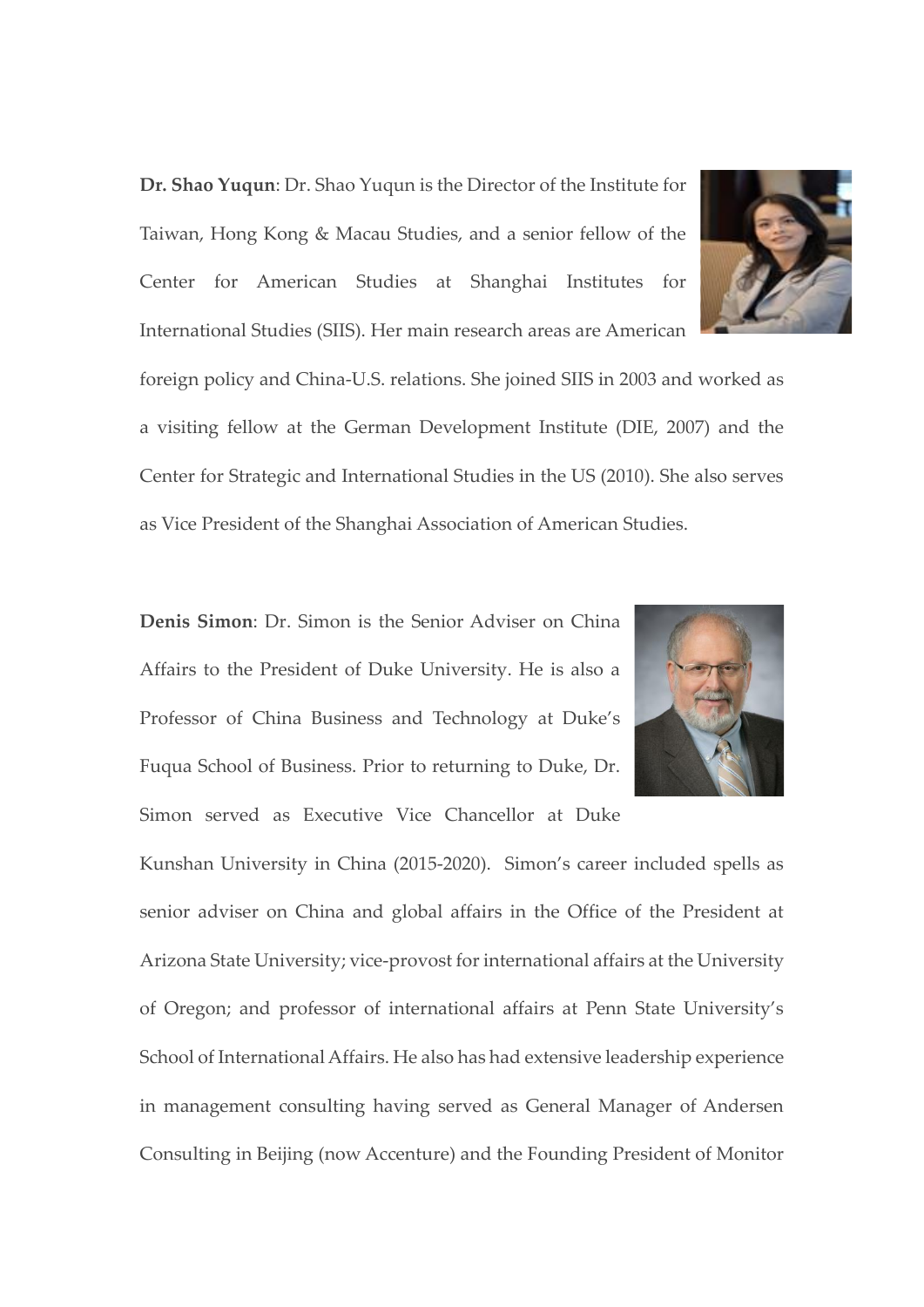Group China.

**Ms. Su Xiaohui**: Ms. Su Xiaohui serves as Deputy Director of the Department for American Studies at the China Institute of International Studies (CIIS). She has been associated with CIIS since 2004. Su Xiaohui is a frequent commentator on public affairs and diplomacy on Chinese



media outlets, including China Central Television (CCTV) and China Global Television Network (CGTN). She has published on China-US relations and Asia-Pacific security. SU Xiaohui received her BA from the School of International Studies at Peking University in 2004 and her MA from China Foreign Affairs University in 2009.

#### **Moderators**

**Robert Kapp**: Robert A. Kapp is President of Robert A. Kapp & Associates, Inc., Port Townsend, Washington, USA. From 1970 to 1980, Dr. Kapp served in the History Departments of Rice University and the University of Washington. He published one scholarly monograph on



20th century Chinese history and several shorter pieces. He was also the Editor of The Journal of Asian Studies, 1978-1980.

From 1994 to late 2004, Dr. Kapp served as President of the US-China Business Council, the principal national organization of American firms engaged in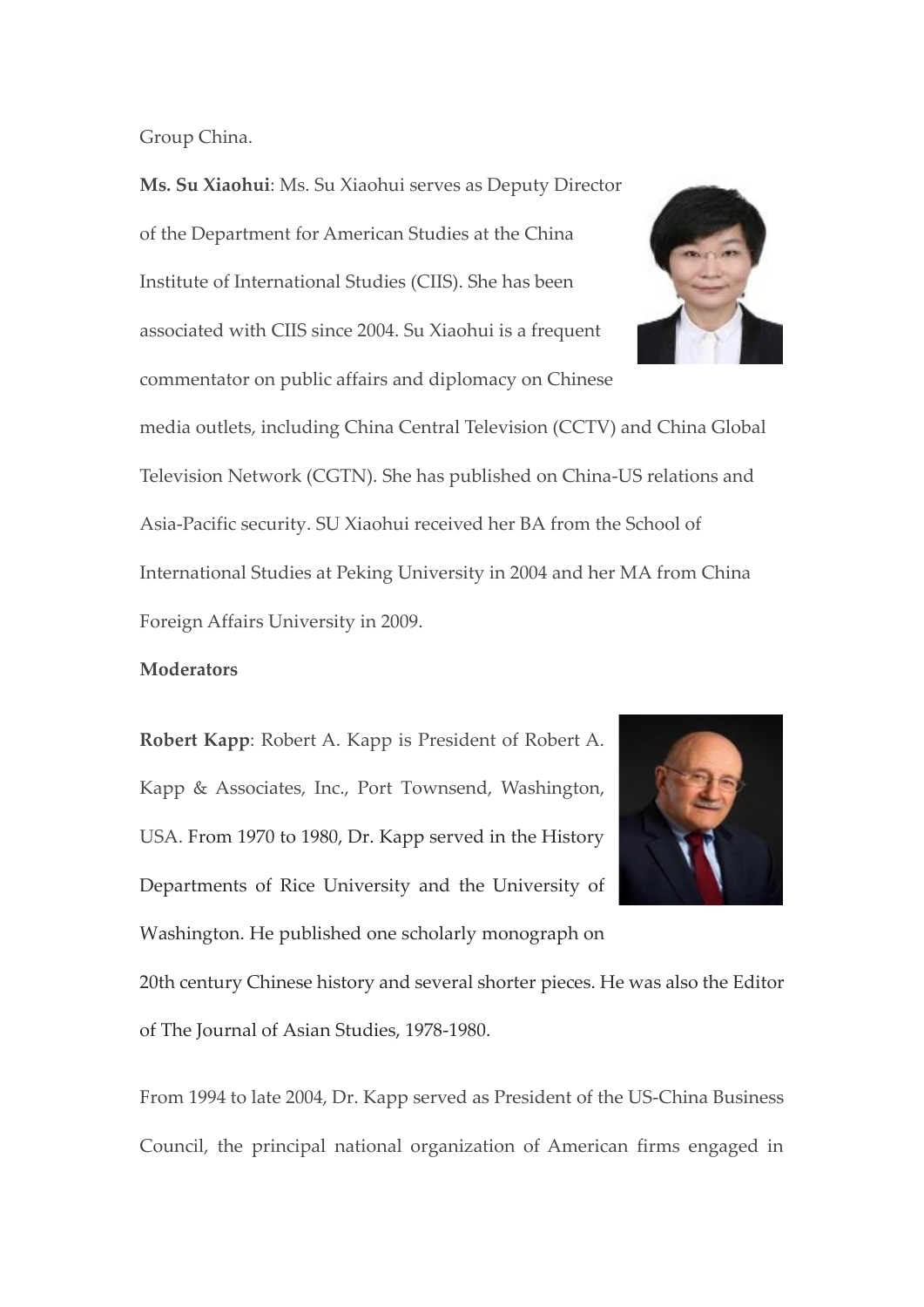trade and investment with the People's Republic of China. He played a prominent role in the American debate over China policy, and represented the American business community on numerous occasions, in Washington and China. Since the completion of his work with the US-China Business Council, Dr. Kapp has offered consulting services to leading American companies. He served for many years as Senior Advisor to the China Program of The Carter Center, and currently serves as Special Advisor to the US-China Education Trust. He is a member of the Board of The Blakemore Foundation, which provides generous grants to distinguished applicants for advanced study of Chinese, Japanese and other Asian languages. Dr. Kapp is a member of The Council on Foreign Relations, the National Committee on US-China Relations, and the Washington State China Relations Council.

**Rickey Bevington**: Rickey Bevington is President of the World Affairs Council of Atlanta and Executive in Residence at Georgia State University's Robinson College of Business. Her lifelong professional mission "to empower people with information"



drives her work to foster global synergism. In 2020, she was named a Young Leader of the French American Foundation. The year prior, she traveled through Ukraine observing propaganda and voter engagement during the election of President Volodymyr Zelensky. In 2018, Bevington examined media freedoms in Hungary and in Serbia. Bevington was a 2014 recipient of